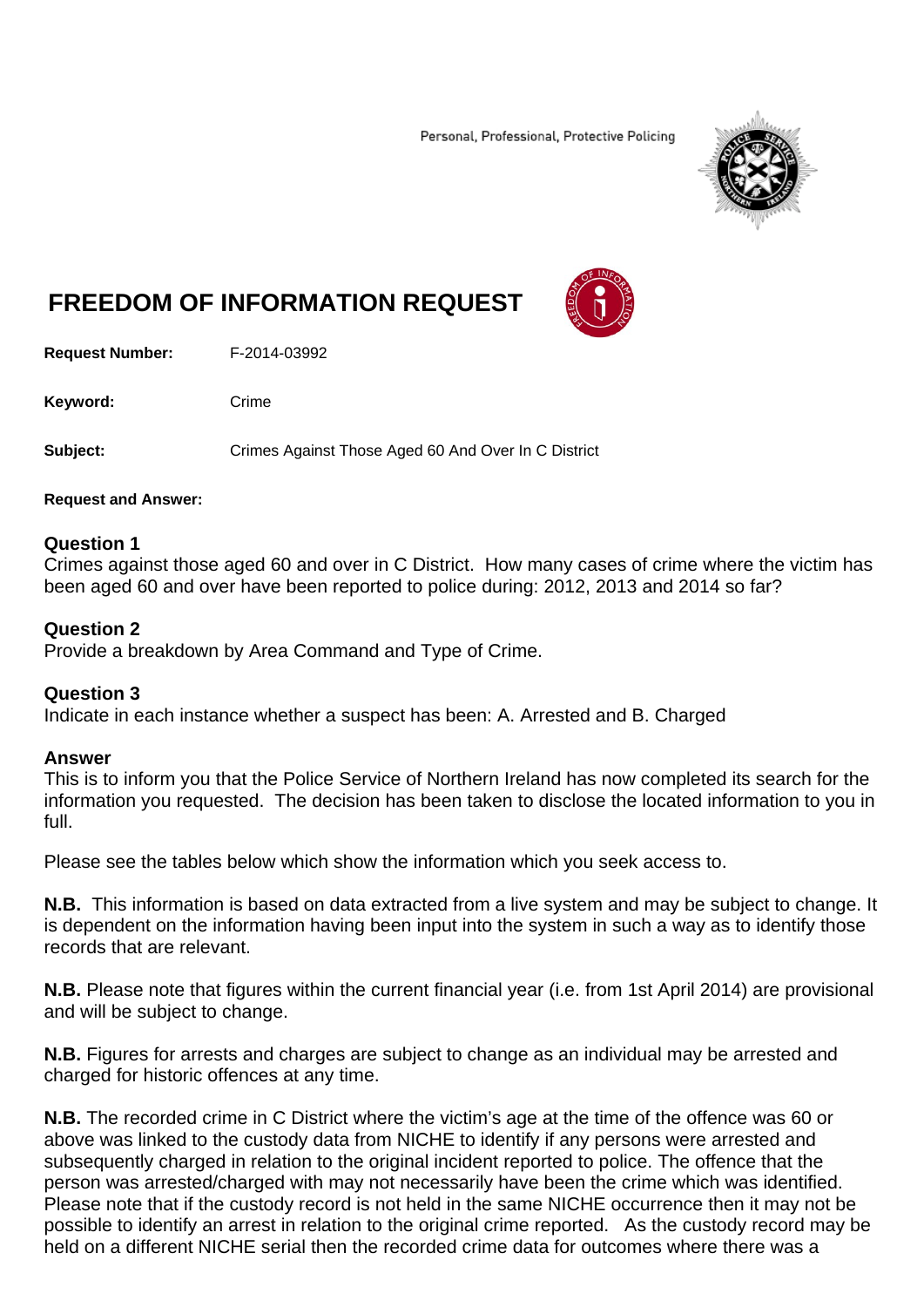charge recorded was also linked to identify any additional charges. There may have been more than one suspect arrested/charged in relation to one incident. Also, there may be more than one offence recorded in one NICHE serial. The offence that the person was charged with may not necessarily have been the crime which was identified.

If you have any queries regarding your request or the decision please do not hesitate to contact me on 028 9070 0164. When contacting the Freedom of Information Team, please quote the reference number listed at the beginning of this letter.

If you are dissatisfied in any way with the handling of your request, you have the right to request a review. You should do this as soon as possible, or in any case within two months of the date of issue of this letter. In the event that you require a review to be undertaken, you can do so by writing to the Head of Freedom of Information, PSNI Headquarters, 65 Knock Road, Belfast, BT5 6LE or by emailing foi@psni.pnn.police.uk.

If following an internal review, carried out by an independent decision maker, you were to remain dissatisfied in any way with the handling of the request you may make a complaint, under Section 50 of the Freedom of Information Act, to the Information Commissioner's Office and ask that they investigate whether the PSNI has complied with the terms of the Freedom of Information Act. You can write to the Information Commissioner at Information Commissioner's Office, Wycliffe House, Water Lane, Wilmslow, Cheshire, SK9 5AF. In most circumstances the Information Commissioner will not investigate a complaint unless an internal review procedure has been carried out, however the Commissioner has the option to investigate the matter at his discretion.

Please be advised that PSNI replies under Freedom of Information may be released into the public domain via our website @ www.psni.police.uk

Personal details in respect of your request have, where applicable, been removed to protect confidentiality.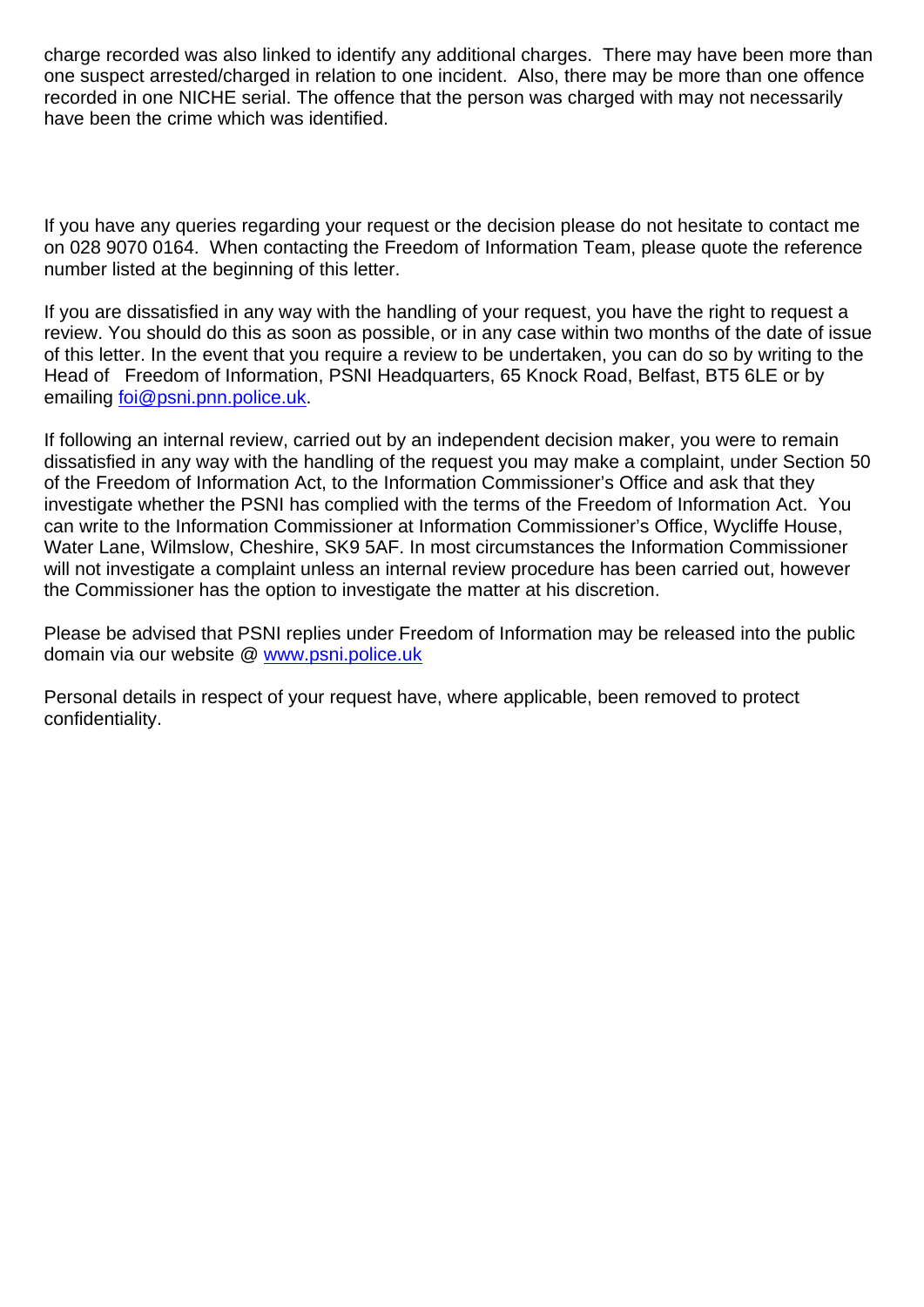# Recorded offences in C District where the victim was aged 60 and over by crime type.

| Area        | <b>Offence type</b>                  | 2012           | 2013           | 1 Jan - 23 Aug<br>2014  |
|-------------|--------------------------------------|----------------|----------------|-------------------------|
|             | Violence against the person          | 41             | 38             | 43                      |
|             | Sexual offences                      | $\overline{2}$ | 1              | $\overline{2}$          |
|             | Theft offences - Burglary            | 55             | 51             | 26                      |
| <b>Ards</b> | Robbery                              | $\overline{2}$ | 1              | $\mathbf 1$             |
|             | Theft offences                       | 80             | 63             | 44                      |
|             | Criminal damage                      | 92             | 61             | 54                      |
|             | NFIB-related fraud                   | 9              | 12             | 10                      |
|             |                                      | 281            | 227            | 180                     |
|             | Violence against the person          | 30             | 31             | 24                      |
|             | Sexual offences                      | 1              | 3              | 5                       |
|             | Theft offences - Burglary            | 69             | 58             | 34                      |
|             | Robbery                              | 1              | 3              | 0                       |
| Castlereagh | Theft offences                       | 58             | 73             | 31                      |
|             | Criminal damage                      | 50             | 73             | 40                      |
|             | Miscellaneous crimes against society | 0              | 0              | 1                       |
|             | NFIB-related fraud                   | 5              | 9              | $\overline{7}$          |
|             |                                      | 214            | 250            | 142                     |
|             | Violence against the person          | 33             | 46             | 23                      |
|             | Sexual offences                      | 3              | 1              | 3                       |
|             | Theft offences - Burglary            | 78             | 78             | 51                      |
| Down        | Robbery                              | 3              | 0              | 1                       |
|             | Theft offences                       | 113            | 103            | 74                      |
|             | Criminal damage                      | 61             | 87             | 58                      |
|             | Miscellaneous crimes against society | 1              | $\overline{2}$ | $\overline{\mathbf{4}}$ |
|             | NFIB-related fraud                   | 6              | 8              | 4                       |
|             |                                      | 298            | 325            | 218                     |
| North Down  | Violence against the person          | 25             | 39             | 49                      |
|             | Sexual offences                      | 1              | 1              | 0                       |
|             | Theft offences - Burglary            | 58             | 56             | 32                      |
|             | Theft offences                       | 69             | 106            | 52                      |
|             | Criminal damage                      | 93             | 73             | 44                      |
|             | Miscellaneous crimes against society | 0              | $\overline{2}$ | 1                       |
|             | NFIB-related fraud                   | $\overline{4}$ | 13             | 14                      |
|             |                                      | 250            | 290            | 192                     |